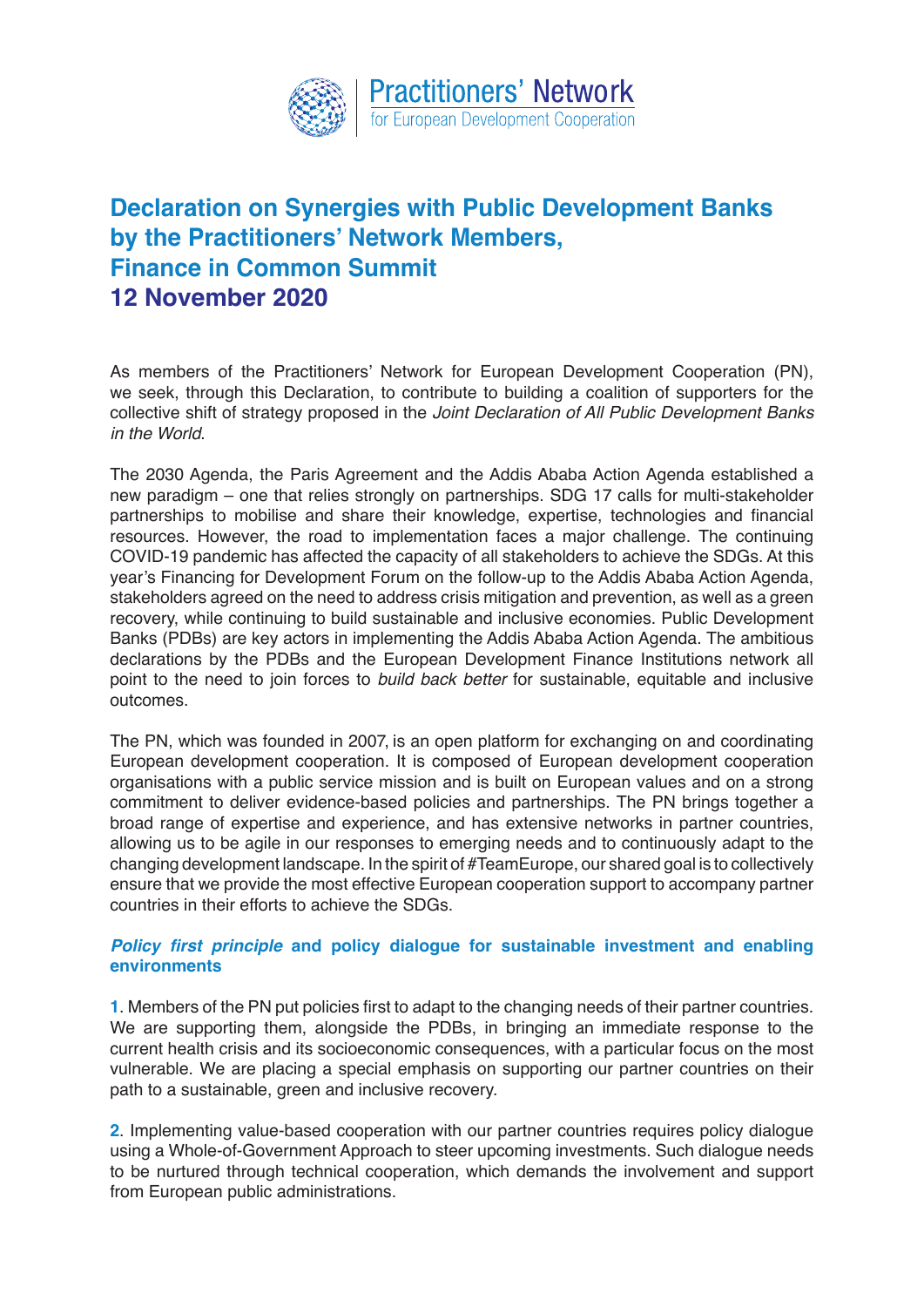**3**. The goal is to identify and prioritise specific public policy actions before defining the most adequate modalities for further support: technical cooperation, financial cooperation through public investment or budget support, blending and support for private investment, etc.

**4**. The PN members can facilitate and build partnerships between themselves and their counterpart institutions in partner countries, for example by mobilising public sector expertise. We believe that one of our core strengths is our ability to build institutional capacity at all levels, from fostering specific individual skills to coaching entire organisations for change. We also have the capability to involve and empower a wide range of stakeholders to deliver better policy initiatives.

**5**. The PN members believe that these partnerships are a precondition for successful public and private investments including, for example, within the framework of the guarantees under the European Fund for Sustainable Development (EFSD+). They can also help identify criteria for sustainable investment, making use of the European taxonomy for sustainable economic activities and EU standards on socially responsible investments.

**6**. In addition, the PN members are willing and prepared to enhance their support for enabling environments; in particular in improving the business environment and investment climate for sustainable development.

## **Support for the private sector**

**7**. As well as supporting policy reforms and enabling environments, we offer extensive experience in private sector engagement, digital entrepreneurship and inclusive finance for sustainable development. Our long-term work in supporting local private sectors has demonstrated that it is essential to:

- support national authorities and financial institutions in their efforts to ensure that investment is tailored to the specific needs and capacity (accessibility, etc.) of the local private sector;
- support local private sector actors in benefitting from these investments;
- specifically focus all our interventions on boosting the role for sustainable, green and inclusive businesses as the focal points for the recovery.

## **Increasing our impact together**

**8**. In addition, many PN members have already pioneered innovative finance for sustainable, green and inclusive economies, generating additional funds, from, in particular, the private sector and making financial flows more results-oriented. We believe that we can increase our collaboration with PDBs to create further synergies.

**9**. Overall, we increasingly expect to conceive our programmes together, paving the way for investment, conducting pilot projects capable of being upgraded or providing accompanying measures following an investment. This is the vision laid out in Article 78 of the European Consensus for Development: joint European implementation should be open to all actors who share a common vision, including financial institutions.

For all these reasons, we will strive to upscale partnerships for increased synergies and complementarity with PDBs and adopt a more operational #TeamEurope approach to ultimately deliver an increased developmental impact. Many PN members are seeking to create new partnerships, in particular with European-based PDBs, helping and facilitating a synergetic #TeamEurope approach in partner countries.

The signatories stand ready to establish a platform for dialogue with interested participants to this Summit and to create new alliances and partnerships where possible. They can make this happen via contacts in our headquarters or directly via our presence in partner countries.